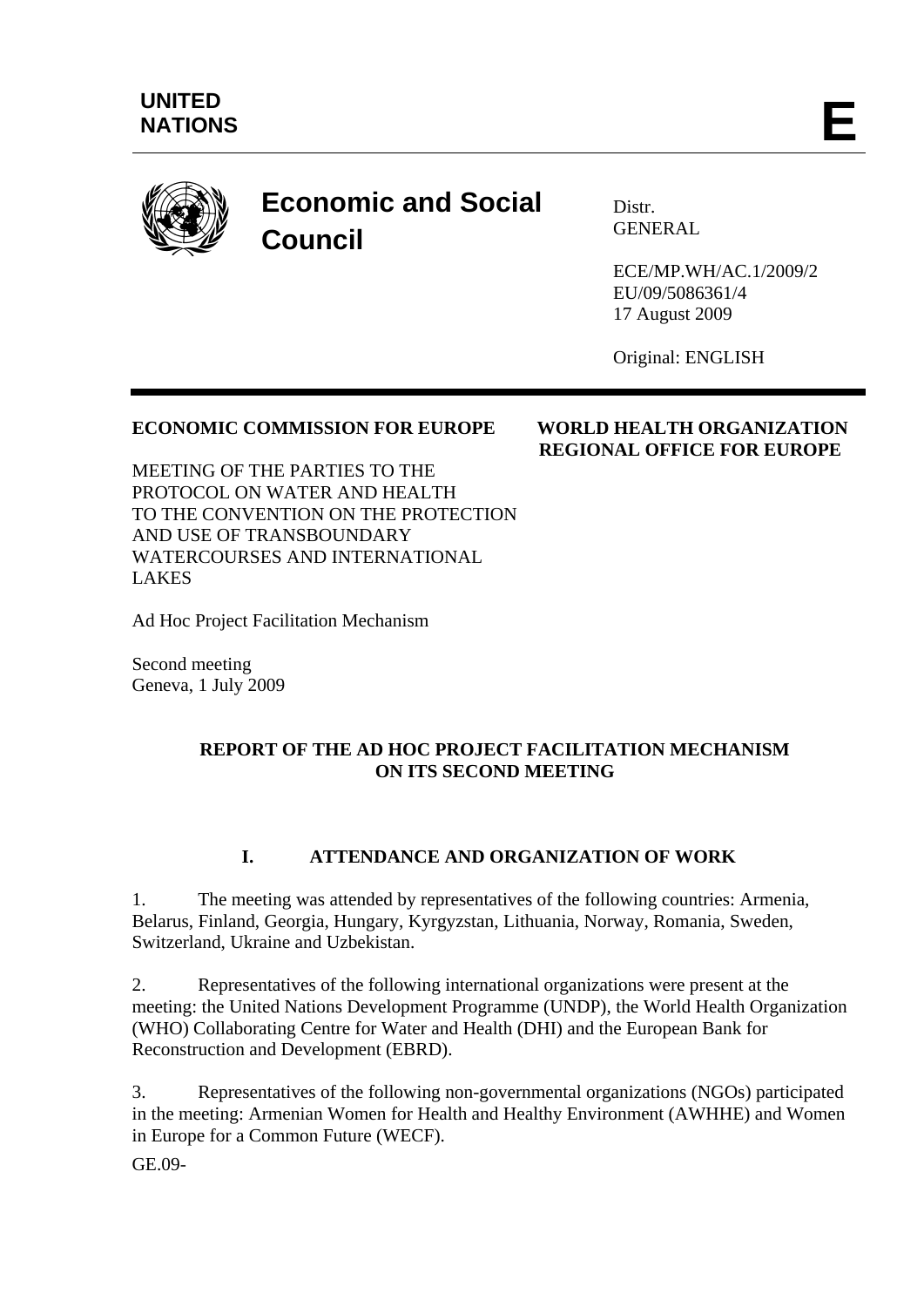ECE/MP.WH/AC.1/2009/1 EU/09/5086361/4 Page 2

4. Ms. Carola Bjorklund (Norway), Chairperson of the Ad Hoc Project Facilitation Mechanism, opened the meeting and welcomed the participants.

5. The Ad Hoc Project Facilitation Mechanism (hereinafter, the Mechanism) adopted its agenda as set out in the document ECE/MP.WH/AC.1/2009/1 - EUR/09/5086361/3.

## **II. REITERATION OF PRINCIPLES**

6. The Chairperson recalled the criteria for eligibility for projects and referred attendees to the Mechanism's website for full details. She emphasized that countries applying for assistance under the Mechanism needed to show a strong commitment to the Protocol on Water and Health and to cooperation with NGOs. She informed participants about progress and results achieved by the Protocol's task forces, in particular the advanced draft of the target-setting guidelines (ECE/MP.WH/WG.1/2009/4 EUR/08/5086340/9). This document already served as point of reference for countries submitting projects proposal to the Mechanism. The Chairperson also emphasized that the Protocol, which addressed a wide variety of water- and health-related issues, was still being developed, and that one of the main remaining challenges was cross-sectoral cooperation and coordination of activities between the stakeholders involved in implementation.

### **III. PROGRESS ACHIEVED SINCE THE FIRST MEETING: PROJECTS IN THE REPUBLIC OF MOLDOVA AND UKRAINE**

#### **A. Republic of Moldova**

7. At the Mechanism's first meeting, Switzerland agreed to assist the Republic of Moldova in establishing national and/or local targets for standards and levels of performance to be achieved or maintained for a high level of protection of human health and for sustainable management of water resources. The present meeting noted information from Switzerland on the progress achieved and the specific approach taken by the Swiss Agency for Development and Cooperation together with the United Nations Economic Commission for Europe (UNECE) secretariat to assist the Republic of Moldova with setting targets and target dates. Activities would be conducted at three different levels: (a) addressing water supply and sanitation issues in settlements in rural areas; (b) increasing administrative capacity so plans could be made for a whole district; and (c) establishing a platform for policy dialogue that promoted coherence, harmonization and integration between different sectors and stakeholders, e.g. government, NGOs, the scientific community, the private sector and the general public. Participants recognized the fact that the Republic of Moldova had many examples of good practice in water management, supply and sanitation that needed to be improved further and used in the correct ways.

8. An invited expert from the Republic of Moldova reported that the country had recognized access to water and sanitation as a priority and had managed to finalize and secure funding to provide safe water and adequate sanitation to many towns and villages thanks to funding from the European Commission. The meeting acknowledged Switzerland's help and emphasized that the experience in political dialogue under the European Union (EU) Water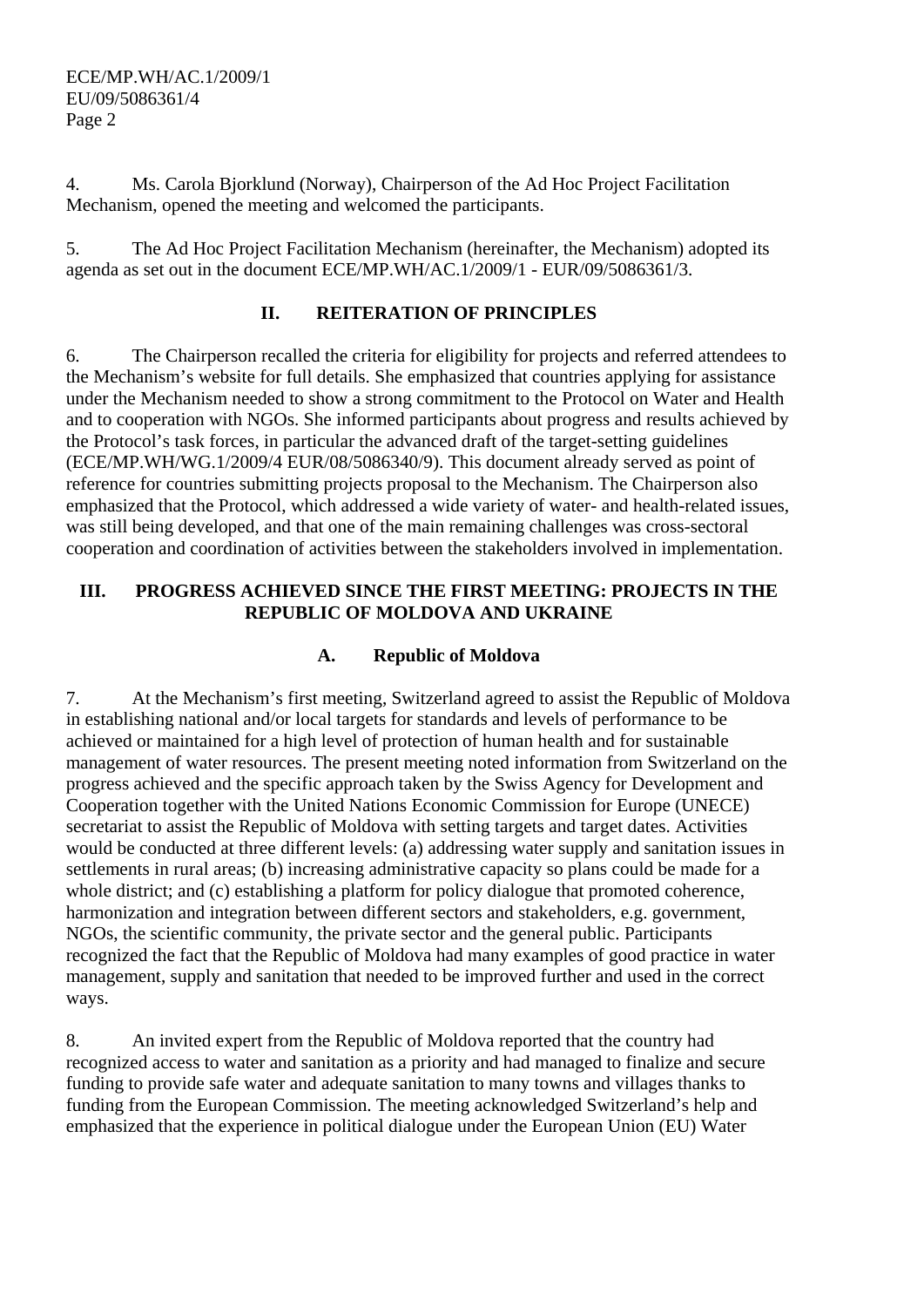Initiative, with UNECE as a key strategic partner, had been very positive. The project thus would be a catalyst for helping other countries to identify indicators, best practices and management tools to implement the Protocol.

9. Participants concluded that there was a need to involve all competent ministries and agencies relevant to the obligations of article 6, paragraph 2, of the Protocol, as well as NGOs, the scientific community, the private sector and the general public. The need was also stressed for agreement, before submitting projects, on co-financing by the Government and, as appropriate, by other donors.

10. Finally, the meeting agreed a revised timetable for the project, with the following major outputs:

(a) By July 2010: A draft Governmental Order on the implementation of the Protocol, consisting of two main parts: (a) target and target dates under article 6; and (b) the responsibility of Moldovan entities vis-à-vis reporting under article 7 on compliance with these targets and target dates, including the concrete measures needed to achieve the targets;

(b) In the course of the project: technical reports related to the baseline analysis (e.g. legal, institutional and managerial frameworks as well as analysis of the environmental and health situations) and other substantive activities related to the targets to be established;

(c) In the course of the project: an established platform for a policy dialogue that promotes coherence, harmonization and integration between different sectors and stakeholders, e.g. government, NGOs, the scientific community, the private sector and the general public;

(d) By October 2010: a publication (in English, Moldovan and Russian) and at least one leaflet on the project activities, for wide distribution.

#### **B. Ukraine**

11. The meeting took note of the information provided by a representative of Norway, specifically that: (a) an agreement on the implementation of the target-setting project would be signed between Ukraine and Norway on 15 July 2009; (b) Israel had agreed to co-finance the project; (c) the Norwegian Institute of Water Research would provide technical advice; and (d) the Ministry of Environment of Ukraine would be the focal point for the project.

12. A representative of Ukraine reported that the first set of indicators would be ready at the end of summer 2009.

13. In terms of the specific timetable and results of the project, the meeting noted (or agreed) the following:

(a) In April 2009 the project had been launched and Ukraine had agreed to provide access to data and secure contribution from relevant stakeholders. Norway had agreed to provide finance and assistance in developing targets and to facilitate applications to EBRD for the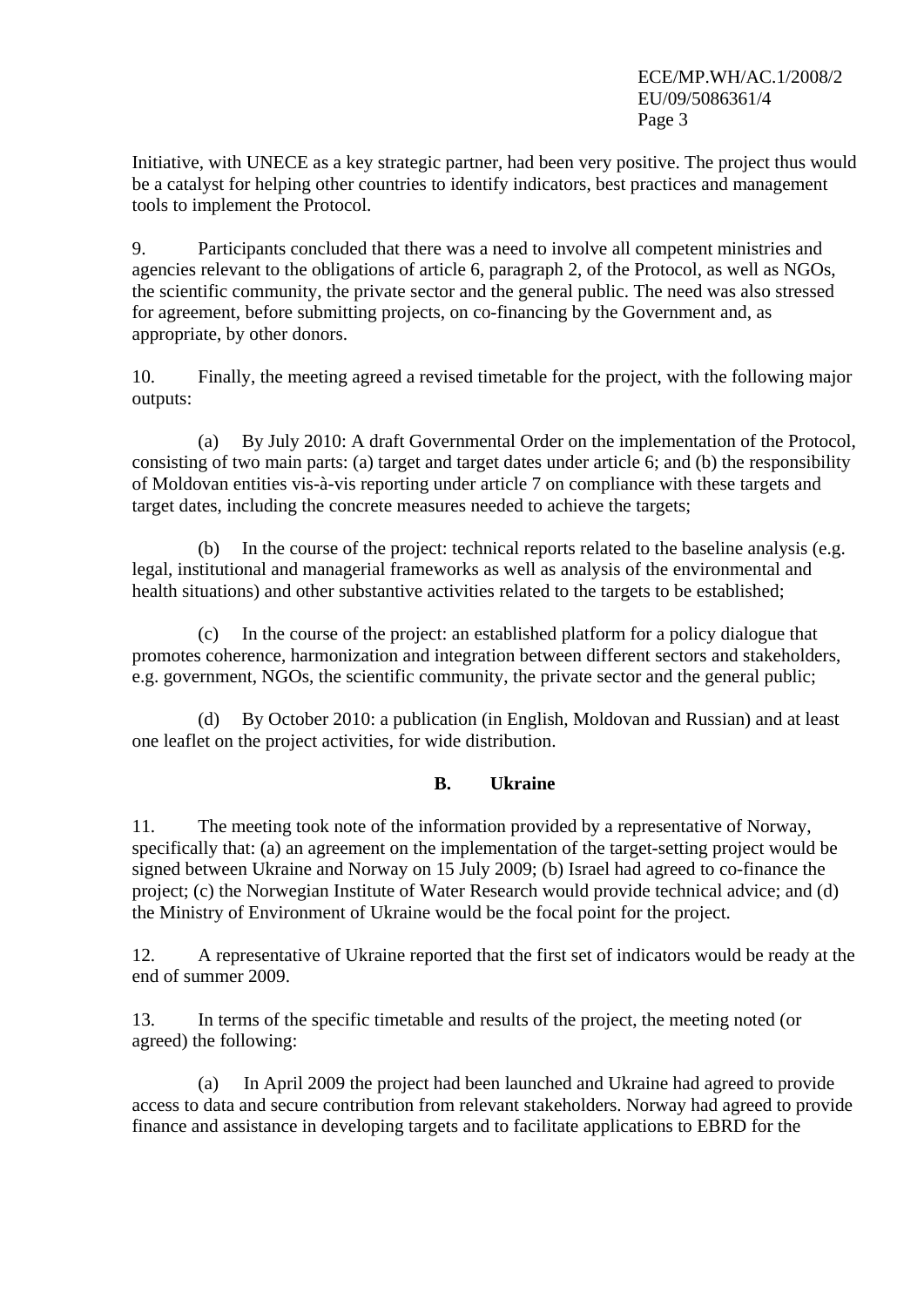financing of projects. Israel had agreed to finance and avail the Ukrainian experts to Israeli expertise in water and sanitation systems;

(b) Ukraine intended to adopt the principles of the EU Water Framework Directive in parallel with those of the Protocol;

(c) The project would consist of two phases: (a) May–July 2010 – mobilization of steering and stakeholders group; (b) August 2009–December 2010 – target-setting;

(d) The identification of key stakeholders and a baseline analysis had been completed. The process of identification of priorities would begin soon. A comprehensive data collection process was complete: data had been obtained from national organizations, published literature and local projects. The baseline documentation was based on the draft guidelines for setting targets and reporting. A workshop for stakeholders was planned for 15 July 2009, where data verification and ownership would be undertaken. Norway was assisting with gap analysis and competence transfer.

14. Participants noted that the health agencies and environment agencies shared a collective responsibility, and complemented Ukraine on its commitment to the project. They stressed that only targets that were reasonable and achievable in each country should be set.

#### **IV. NEW PROJECT PROPOSALS: STATUS OF PROGRESS IN ARMENIA AND KYRGYZSTAN**

15. Since its first meeting, two project proposals have been drawn up – one by Kyrgyzstan and one by Armenia – and submitted for the Mechanism's consideration at the present meeting. Both related to setting targets and target dates under the Protocol's article 6.

16. Work on the first of the two proposed projects, "Target and target dates to achieve sustainable water management, safe drinking water supply and adequate sanitation according to the Protocol on Water and Health in Kyrgyzstan", had been initiated in 2008 in the framework of the National Policy Dialogue (NPD) on integrated water resources management under the EU Water Initiative. The proposal had been further developed with the assistance of UNECE and the Mechanism's Facilitator from WHO Regional Office for Europe (WHO-EURO). It had been approved at the meeting of the Kyrgyz Steering Committee for the NPD in June 2009, and would be led by the Water Department of the Ministry of Agriculture, Water Management and Processing Industries of Kyrgyzstan. Other major stakeholders included the Ministries of Health, Foreign Affairs, Finance and Justice, the State Agencies for Geology and Mineral Resources and for Environment Protection and Forestry, the Agency for Local Governments, the enterprise "Bishkekvodokanal", the National Academy of Sciences and NGOs. The full proposal could be found online at: http://www.unece.org/env/water/meetings/documents\_AHPFM.htm.

17. Participants also took note of the project proposal by Armenia on "Improving health in Armenia through target-setting to ensure sustainable water management, access to safe water and adequate sanitation". As with the Kyrgyz project, it had been developed in the framework of the EU Water Initiative's NPD on integrated water resources management. The project in Armenia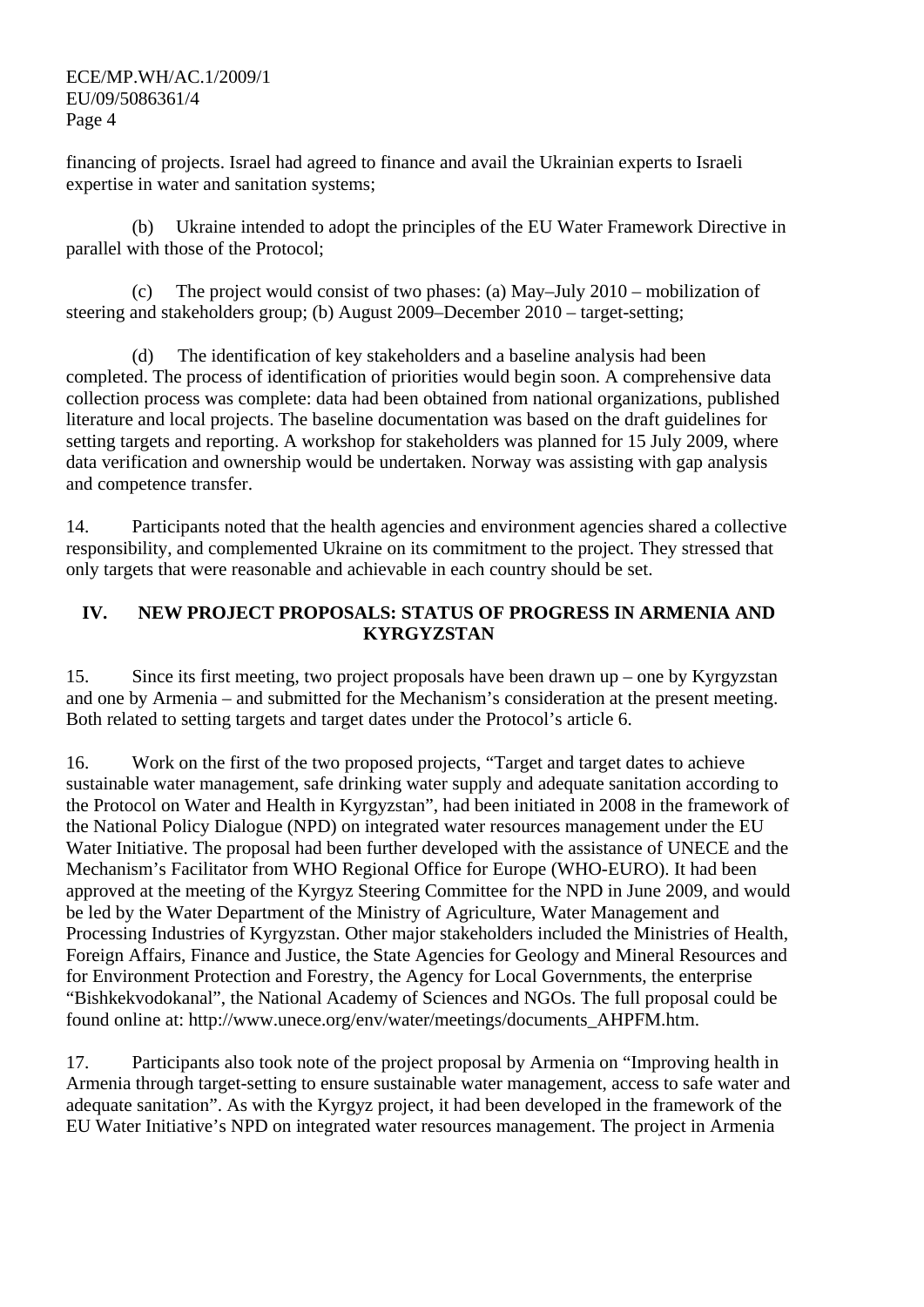ECE/MP.WH/AC.1/2008/2 EU/09/5086361/4 Page 5

would be jointly led by the Ministry of Health and the Ministry of Nature Protection. The full proposal could be found at: http://www.unece.org/env/water/meetings/documents\_AHPFM.htm.

18. Participants noted the willingness of UNDP to cooperate with both Kyrgyzstan and Armenia, as UNDP runs projects in both countries that could support the target-setting work and there awere a number of areas for cross-fertilization between UNDP projects and the projects submitted under the Protocol. The work of the WHO country officer in drawing up both proposals had been key, and there was a potential for the further involvement of the network of country offices in future proposals from other countries. The meeting underlined the importance of involving NGOs in early development and implementation stages to establish a fair and transparent framework for public involvement in decision-making with respect to the targets and target dates. The importance of involving the NPD Steering Committees in drawing up project proposals was also stressed, as this was a prerequisite for enlisting all relevant stakeholders from the outset as well as for supervising the implementation process.

19. A representative of the WHO-EURO secretariat noted that health aspects had been covered more explicitly than in the previous project proposals submitted in 2008 for the Republic of Moldova and Ukraine. Some participants pointed out that proposals should focus more on local sanitation issues and should include hygiene education.

## **V. COOPERATION WITH THE EUROPEAN BANK FOR RECONSTRUCTION AND DEVELOPMENT AND ITS WATER FUND**

20. The Chairperson informed the participants about the new Water Fund to be created within EBRD. Norway had been in dialogue with EBRD to ensure that the Water Fund complemented and supported projects submitted under the Mechanism. The Water Fund could be a useful tool for achieving the targets set under the Protocol, as it could facilitate access to resources needed for the investment to achieve such targets. At the same time, the Water Fund would support implementation of the Millennium Development Goals and increase donor coordination. There was a high level of accountability in EBRD investments, and EBRD already had proven experience in working with donor-supported projects.

21. The representative of EBRD outlined the main criteria for the Water Fund: Official Development Assistance (ODA) countries would be eligible and there would be a yearly event to report on the project. The Fund should allow for technical assistance and investment grants, and would be complementary with other funds. EBRD was in discussion with many donors. The Fund's design was under discussion, and the anticipated launching event was foreseen for the second half of 2009.

22. There was general consensus that the EBRD Water Fund would make a considerable difference for the Protocol. It would not fund the target-setting process, however, although EBRD would be willing participate in that process. Rather, EBRD would consider funding follow-up projects, although not those related to education or hospitals. The cooperative approach would allow municipalities to take loans from EBRD and donors might give investment grants to boost the loans. There was still a need for donor investment and for the compilation of a list of sources for target-setting projects.